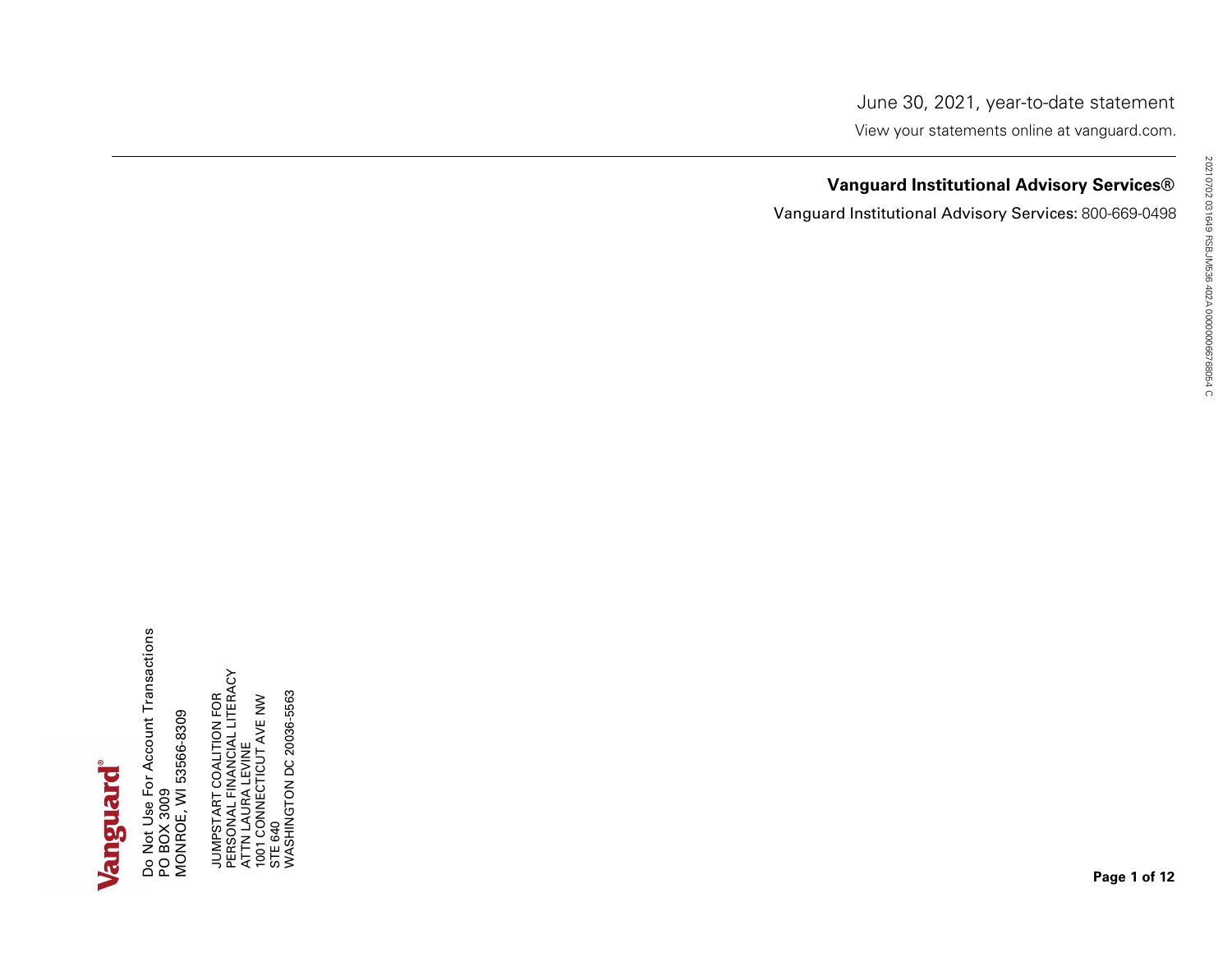# **Vanguard Institutional Advisory Services®**

|                                       |                        |                        |                  |                                                                                  | <b>Vanguard Institutional Advisory Services®</b>                  |
|---------------------------------------|------------------------|------------------------|------------------|----------------------------------------------------------------------------------|-------------------------------------------------------------------|
|                                       |                        |                        |                  | Vanguard Institutional Advisory Services: 800-669-0498                           |                                                                   |
| Statement overview                    |                        |                        |                  |                                                                                  | \$2,710,788.20<br>Total value of all accounts as of June 30, 2021 |
| <b>Accounts</b>                       | Value on<br>12/31/2020 | Value on<br>06/30/2021 | <b>Asset mix</b> |                                                                                  | Value on<br>06/30/2021                                            |
| JUMPSTART COALITION FOR               |                        |                        |                  | 78.4% Equity                                                                     | \$2,124,445.98                                                    |
| PERSONAL FINANCIAL LITERACY           |                        |                        |                  | 21.6% Fixed Income<br>$\mathbb{R}^n$                                             | 586,342.22<br>\$2,710,788.20                                      |
|                                       |                        |                        |                  |                                                                                  |                                                                   |
|                                       |                        |                        |                  | Your asset mix percentages are based on your holdings as of the prior month-end. |                                                                   |
|                                       |                        |                        |                  |                                                                                  |                                                                   |
|                                       |                        |                        |                  |                                                                                  |                                                                   |
| June 30, 2021, year-to-date statement |                        |                        |                  |                                                                                  | Page 2 of 12                                                      |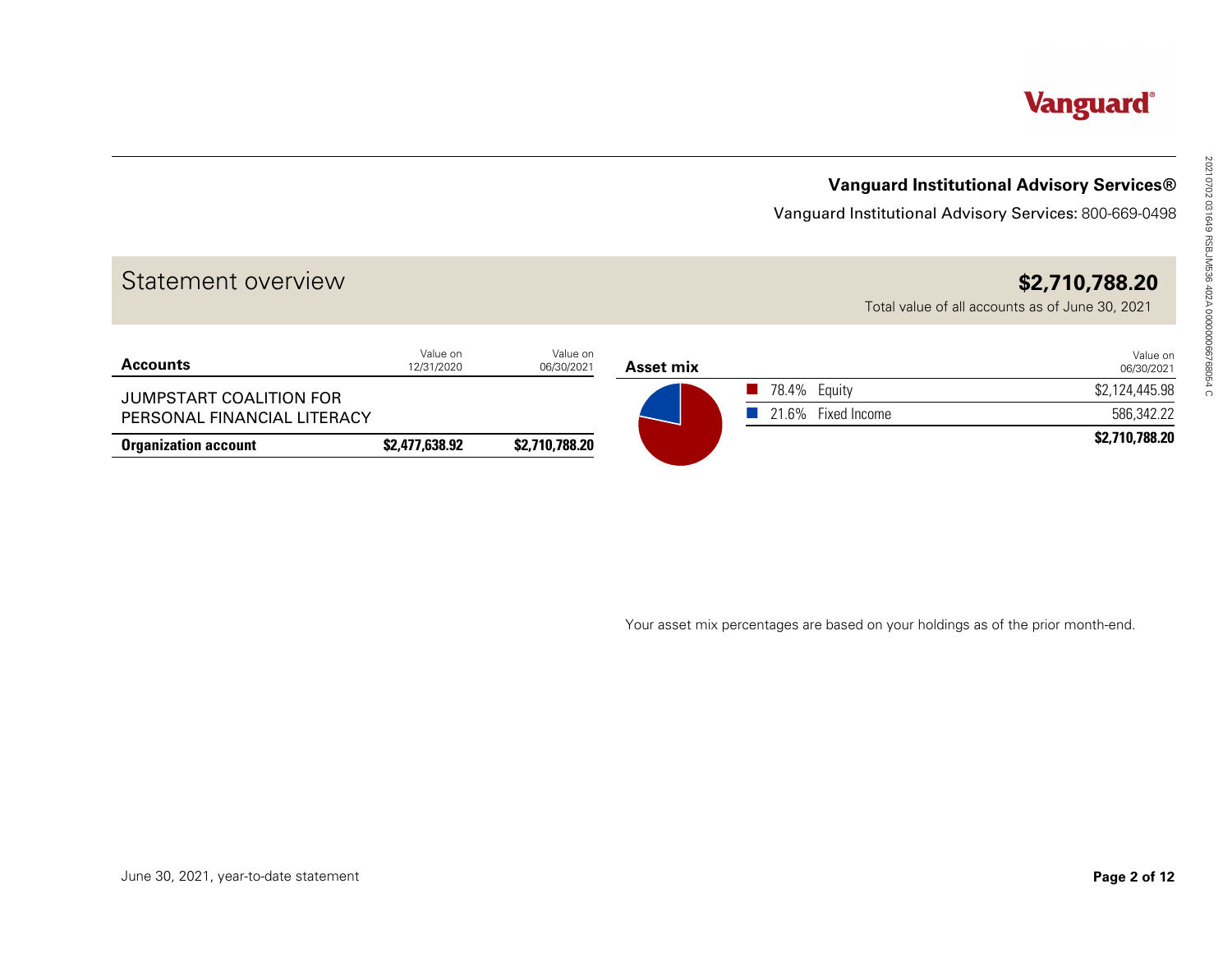# Organization account JUMPSTART COALITION FOR PERSONAL FINANCIAL LITERACY

# Account overview **\$2,710,788.20**

| <b>Vanguard Institutional Advisory Services®</b>                                                                                                                                                                                                                                                                                                         |                                             |                          |                                                     |                                      | Organization account                                                                                                                                                                                                                                                                                                                  |                        |
|----------------------------------------------------------------------------------------------------------------------------------------------------------------------------------------------------------------------------------------------------------------------------------------------------------------------------------------------------------|---------------------------------------------|--------------------------|-----------------------------------------------------|--------------------------------------|---------------------------------------------------------------------------------------------------------------------------------------------------------------------------------------------------------------------------------------------------------------------------------------------------------------------------------------|------------------------|
| Vanguard Institutional Advisory Services: 800-669-0498                                                                                                                                                                                                                                                                                                   |                                             |                          | JUMPSTART COALITION FOR PERSONAL FINANCIAL LITERACY |                                      |                                                                                                                                                                                                                                                                                                                                       |                        |
| \$2,710,788.20<br>Total account value as of June 30, 2021                                                                                                                                                                                                                                                                                                |                                             |                          |                                                     |                                      | Account overview                                                                                                                                                                                                                                                                                                                      |                        |
|                                                                                                                                                                                                                                                                                                                                                          | <b>Cost basis summary</b> (all investments) |                          |                                                     |                                      | Activity summary for statement period                                                                                                                                                                                                                                                                                                 |                        |
|                                                                                                                                                                                                                                                                                                                                                          |                                             | Realized gain/loss       | \$2,477,638.92                                      |                                      | Value on December 31, 2020                                                                                                                                                                                                                                                                                                            |                        |
| \$0.00                                                                                                                                                                                                                                                                                                                                                   |                                             | Year-to-date short-term  | 0.00                                                |                                      | Purchases/withdrawals (no advice fees)                                                                                                                                                                                                                                                                                                |                        |
| 158.69                                                                                                                                                                                                                                                                                                                                                   |                                             | Year-to-date long-term   | $-5,768.09$                                         |                                      |                                                                                                                                                                                                                                                                                                                                       | Advisory fees          |
| 0.00                                                                                                                                                                                                                                                                                                                                                     |                                             | June short-term          | 19,170.84                                           |                                      | Dividends, interest, and capital gains                                                                                                                                                                                                                                                                                                |                        |
| 0.00                                                                                                                                                                                                                                                                                                                                                     |                                             | June long-term           | 219,746.53                                          |                                      |                                                                                                                                                                                                                                                                                                                                       | Change in value        |
| 804,339.22                                                                                                                                                                                                                                                                                                                                               |                                             | Unrealized gain/loss     | \$2,710,788.20                                      |                                      | Value on June 30, 2021                                                                                                                                                                                                                                                                                                                |                        |
|                                                                                                                                                                                                                                                                                                                                                          |                                             |                          |                                                     |                                      | Year-to-date income                                                                                                                                                                                                                                                                                                                   |                        |
|                                                                                                                                                                                                                                                                                                                                                          |                                             |                          | $$19,170.\overline{84}$                             |                                      |                                                                                                                                                                                                                                                                                                                                       | Taxable income         |
|                                                                                                                                                                                                                                                                                                                                                          |                                             |                          | 0.00                                                |                                      |                                                                                                                                                                                                                                                                                                                                       | Nontaxable income      |
|                                                                                                                                                                                                                                                                                                                                                          |                                             |                          | \$19,170.84                                         |                                      |                                                                                                                                                                                                                                                                                                                                       | <b>Total</b>           |
|                                                                                                                                                                                                                                                                                                                                                          |                                             |                          |                                                     |                                      |                                                                                                                                                                                                                                                                                                                                       |                        |
|                                                                                                                                                                                                                                                                                                                                                          |                                             |                          |                                                     |                                      | <b>Balances and holdings for Vanguard funds</b>                                                                                                                                                                                                                                                                                       |                        |
| default to the average cost method. For more information, visit vanguard.com/costbasis. Information related to the total cost of the investments and unrealized gain/loss<br>may not have been adjusted for in-kind asset transfers, wash sales or return of capital. Updated information will be included in any information that we report to the IRS. |                                             |                          |                                                     |                                      | Beginning on January 1, 2012, new tax rules on taxable (nonretirement) mutual fund accounts (excluding money market funds) require Vanguard to track cost basis<br>information for shares acquired and subsequently sold, on or after that date. Unless you select another method, sales of Vanguard mutual funds, but not ETFs, will |                        |
| Balance on<br>Balance on                                                                                                                                                                                                                                                                                                                                 | Unrealized gains                            |                          | Average price                                       |                                      |                                                                                                                                                                                                                                                                                                                                       |                        |
| 12/31/2020<br>06/30/2021                                                                                                                                                                                                                                                                                                                                 | and losses                                  | Total cost               | per share<br>\$90.50                                | Fund and account<br>5024-88073771375 | Name                                                                                                                                                                                                                                                                                                                                  | Symbol<br><b>VEXRX</b> |
| \$85,347.43<br>\$96,518.45<br>68,297.64<br>68,866.69                                                                                                                                                                                                                                                                                                     | \$32,003.14<br>2,502.13                     | \$64,515.31<br>65,795.51 | 9.83                                                | 0571-88073771375                     | <b>Explorer Fund Admiral</b><br>Inter-Term Invest-Gr Adm                                                                                                                                                                                                                                                                              | <b>VFIDX</b>           |

### **Cost basis summary** (all investments)

| <b>Vanguard Institutional Advisory Services®</b><br>Vanguard Institutional Advisory Services: 800-669-0498 |            |
|------------------------------------------------------------------------------------------------------------|------------|
|                                                                                                            |            |
| \$2,710,788.20<br>Total account value as of June 30, 2021                                                  |            |
| <b>Cost basis summary</b> (all investments)                                                                |            |
| Realized gain/loss                                                                                         |            |
| Year-to-date short-term                                                                                    | \$0.00     |
| Year-to-date long-term                                                                                     | 158.69     |
| June short-term                                                                                            | 0.00       |
| June long-term                                                                                             | 0.00       |
| Unrealized gain/loss                                                                                       | 804.339.22 |

# **Balances and holdings for Vanguard funds**

| Symbol       | Name                     | Fund and account | Average price<br>per share | <b>Total cost</b> | Unrealized gains<br>and losses | Balance on<br>12/31/2020 | Balance on<br>06/30/2021 |
|--------------|--------------------------|------------------|----------------------------|-------------------|--------------------------------|--------------------------|--------------------------|
| <b>VEXRX</b> | Explorer Fund Admiral    | 5024-88073771375 | \$90.50                    | \$64,515.31       | \$32,003.14                    | \$85,347.43              | \$96,518.45              |
| <b>VFIDX</b> | Inter-Term Invest-Gr Adm | 0571-88073771375 | 9.83                       | 65.795.51         | 2.502.13                       | 68.866.69                | 68.297.64                |
| <b>VWETX</b> | Long-Term Invest-Gr Adm  | 0568-88073771375 | 10.84                      | 47.268.79         | ,391.37                        | 50.392.04                | 48,660.16                |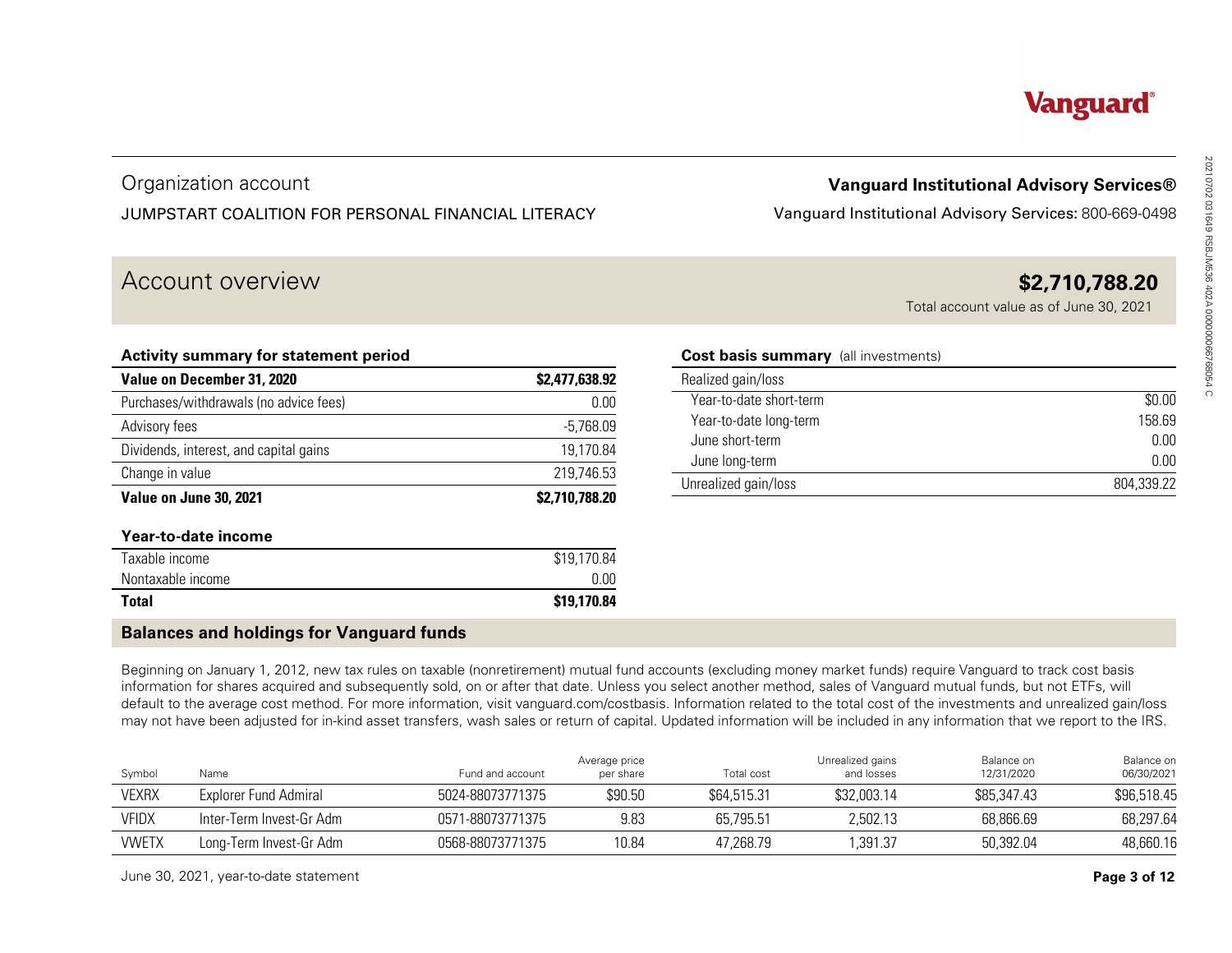# Organization account

# JUMPSTART COALITION FOR PERSONAL FINANCIAL LITERACY

|              | Organization account                                      |                  |                            |            |                                | <b>Vanguard Institutional Advisory Services®</b>       |                          |
|--------------|-----------------------------------------------------------|------------------|----------------------------|------------|--------------------------------|--------------------------------------------------------|--------------------------|
|              | JUMPSTART COALITION FOR PERSONAL FINANCIAL LITERACY       |                  |                            |            |                                | Vanguard Institutional Advisory Services: 800-669-0498 |                          |
|              | <b>Balances and holdings for Vanguard funds</b> continued |                  |                            |            |                                |                                                        |                          |
| Symbol       | Name                                                      | Fund and account | Average price<br>per share | Total cost | Unrealized gains<br>and losses | Balance on<br>12/31/2020                               | Balance on<br>06/30/2021 |
| <b>VFSUX</b> | Short-Term Invest-Gr Adm                                  | 0539-88073771375 | 10.70                      | 82,595.50  | 2,018.80                       | 90,197.49                                              | 84,614.30                |
| VSEQX        | <b>Strategic Equity Fund</b>                              | 0114-88073771375 | 28.59                      | 67,794.37  | 37,522.47                      | 85,898.90                                              | 105,316.84               |
| <b>VTABX</b> | Tot Intl Bond Ix Admiral                                  | 0511-88073771375 | 20.87                      | 162,161.20 | 15,096.86                      | 180,998.53                                             | 177,258.06               |
| <b>VTIAX</b> | <b>Tot Intl Stock Ix Admiral</b>                          | 0569-88073771375 | 27.77                      | 654,316.25 | 176,053.00                     | 757,103.60                                             | 830,369.25               |
| <b>VBTLX</b> | Total Bond Mkt Index Adm                                  | 0584-88073771375 | 10.73                      | 196,879.98 | 10,632.08                      | 211,073.70                                             | 207,512.06               |
| <b>VTSAX</b> | <b>Total Stock Mkt Idx Adm</b>                            | 0585-88073771375 | 49.12                      | 286,981.58 | 346,914.86                     | 550,060.35                                             | 633,896.44               |
| <b>VWUAX</b> | U.S. Growth Fund Admiral                                  | 0523-88073771375 | 81.15                      | 94,061.01  | 125,426.31                     | 197,022.77                                             | 219,487.32               |
| <b>VWNAX</b> | Windsor II Fund Adm                                       | 0573-88073771375 | 62.62                      | 184,079.48 | 54,778.20                      | 200,677.42                                             | 238,857.68               |
|              |                                                           |                  |                            |            |                                | \$2,477,638.92                                         | \$2,710,788.20           |
|              | <b>Account activity for Vanguard funds</b>                |                  |                            |            |                                |                                                        |                          |
|              | Explorer Fund Admiral 5024-88073771375                    |                  |                            |            |                                |                                                        |                          |
| Purchases    | Withdrawals                                               | <b>Dividends</b> |                            |            |                                |                                                        |                          |
| \$0.00       | \$0.00                                                    | \$0.00           |                            |            |                                |                                                        |                          |
| Date         | Transaction                                               | Amount           | Share price                |            | Shares<br>transacted           | Total shares<br>owned                                  | Value                    |
|              | Beginning balance on 12/31/2020                           |                  | \$119.72                   |            |                                | 712.892                                                | \$85,347.43              |
|              | Ending balance on 6/30/2021                               |                  | \$135.39                   |            |                                | 712.892                                                | \$96,518.45              |

## **\$2,477,638.92 \$2,710,788.20**

# **Account activity for Vanguard funds**

# Explorer Fund Admiral 5024-88073771375

| Purchases | Withdrawals                     | <b>Dividends</b> |             |                      |                       |             |
|-----------|---------------------------------|------------------|-------------|----------------------|-----------------------|-------------|
| \$0.00    | \$0.00                          | \$0.00           |             |                      |                       |             |
| Date      | Transaction                     | Amount           | Share price | Shares<br>transacted | Total shares<br>owned | Value       |
|           | Beginning balance on 12/31/2020 |                  | \$119.72    |                      | 712.892               | \$85,347.43 |
|           | Ending balance on 6/30/2021     |                  | \$135.39    |                      | 712.892               | \$96,518.45 |

# **Vanguard**®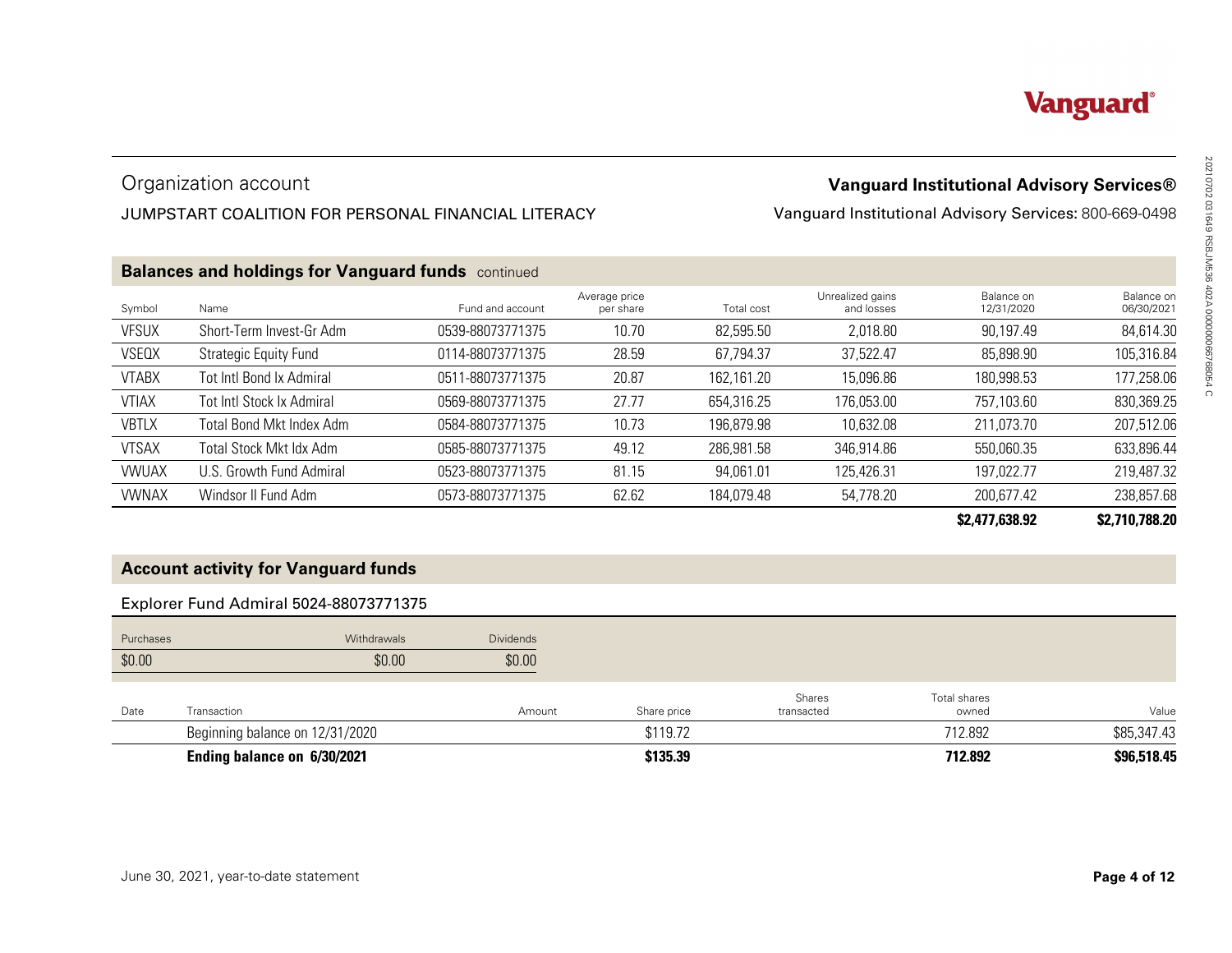# Organization account

# JUMPSTART COALITION FOR PERSONAL FINANCIAL LITERACY

# **Vanguard Institutional Advisory Services**<br>
ard Institutional Advisory Services: 800-669-0498<br>
as a service of the services<br>
as a service of the services<br>
as a service of the services<br>
as a serial services<br>
as a service se

# **Account activity for Vanguard funds** continued

### Explorer Fund Admiral 5024-88073771375 continued

### Inter-Term Invest-Gr Adm 0571-88073771375

| Purchases | <b>Withdrawals</b> | <b>Dividends</b> | Short-term<br>capital gains | Long-term<br>capital gains |
|-----------|--------------------|------------------|-----------------------------|----------------------------|
| \$0.00    | \$0.00             | \$770.39         | \$98.38                     | \$326.17                   |

|                                           | Organization account                                                                                                             |             |                                                                                                                                        |                             |                            | <b>Vanguard Institutional Advisory Services®</b>       |                      |
|-------------------------------------------|----------------------------------------------------------------------------------------------------------------------------------|-------------|----------------------------------------------------------------------------------------------------------------------------------------|-----------------------------|----------------------------|--------------------------------------------------------|----------------------|
|                                           |                                                                                                                                  |             | JUMPSTART COALITION FOR PERSONAL FINANCIAL LITERACY                                                                                    |                             |                            | Vanguard Institutional Advisory Services: 800-669-0498 |                      |
|                                           | <b>Account activity for Vanguard funds</b> continued                                                                             |             |                                                                                                                                        |                             |                            |                                                        |                      |
|                                           | Explorer Fund Admiral 5024-88073771375 continued                                                                                 |             |                                                                                                                                        |                             |                            |                                                        |                      |
| DAVID CALIMLIM<br><b>TATE &amp; TRYON</b> | Per your request, a copy of this statement has been sent to:<br>WAVEL JOSEPH CPA CGMA<br>2021 L STREET NW<br>WASHINGTON DC 20036 |             |                                                                                                                                        |                             |                            |                                                        |                      |
|                                           | Inter-Term Invest-Gr Adm 0571-88073771375                                                                                        |             |                                                                                                                                        |                             |                            |                                                        |                      |
|                                           |                                                                                                                                  | Withdrawals | <b>Dividends</b>                                                                                                                       | Short-term<br>capital gains | Long-term<br>capital gains |                                                        |                      |
| Purchases                                 |                                                                                                                                  |             |                                                                                                                                        |                             |                            |                                                        |                      |
| \$0.00                                    |                                                                                                                                  | \$0.00      | \$770.39                                                                                                                               | \$98.38                     | \$326.17                   |                                                        |                      |
|                                           | 30-day SEC yield as of 06/30/2021*                                                                                               |             | 1.85%<br>*Based on holdings' yield to maturity for last 30 days; distribution may differ. For updated information, visit vanguard.com. |                             |                            |                                                        |                      |
| Date                                      | Transaction                                                                                                                      |             | Amount                                                                                                                                 | Share price                 | Shares<br>transacted       | Total shares<br>owned                                  |                      |
|                                           | Beginning balance on 12/31/2020                                                                                                  |             |                                                                                                                                        | \$10.47                     |                            | 6,577.525                                              |                      |
| 01/29                                     | Income dividend                                                                                                                  |             | \$128.67                                                                                                                               | 10.39                       | 12.384                     | 6,589.909                                              |                      |
| 02/26                                     | Income dividend                                                                                                                  |             | 129.92                                                                                                                                 | 10.22                       | 12.712                     | 6,602.621                                              | Value<br>\$68,866.69 |
| 03/31                                     | Income dividend                                                                                                                  |             | 126.45                                                                                                                                 | 9.98                        | 12.670                     | 6,615.291                                              |                      |
| 03/31                                     | ST cap gain .0149                                                                                                                |             | 98.38                                                                                                                                  | 9.98                        | 9.858                      | 6,625.149                                              |                      |
| 03/31                                     | LT cap gain .0494                                                                                                                |             | 326.17                                                                                                                                 | 9.98                        | 32.682                     | 6,657.831                                              |                      |
| 04/30                                     | Income dividend                                                                                                                  |             | 129.16                                                                                                                                 | 10.08                       | 12.813                     | 6,670.644                                              |                      |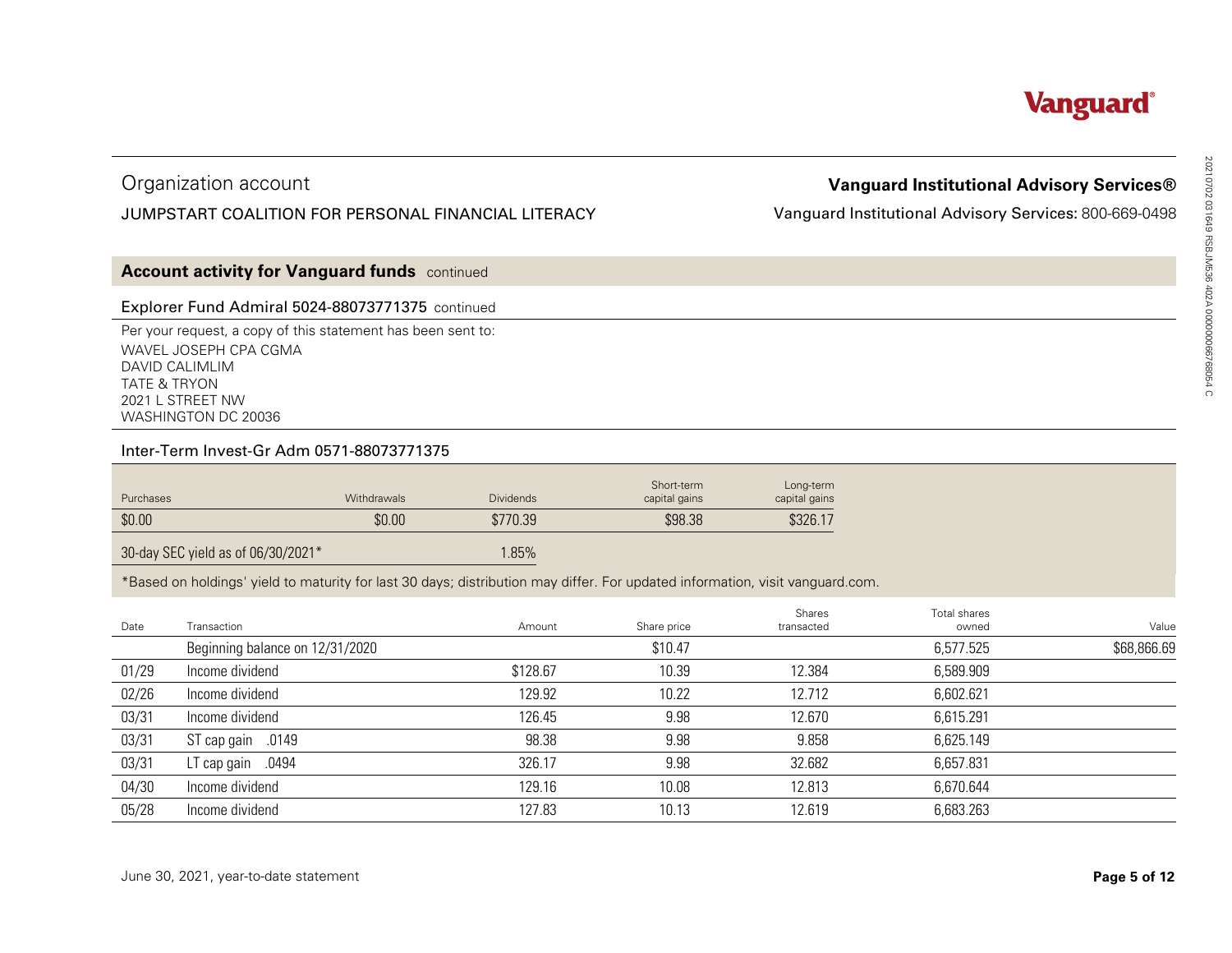# Organization account

# JUMPSTART COALITION FOR PERSONAL FINANCIAL LITERACY

| <b>Vanguard Institutional Advisory Services®</b><br>Vanguard Institutional Advisory Services: 800-669-0498 |                       |                            |                             | Organization account<br>JUMPSTART COALITION FOR PERSONAL FINANCIAL LITERACY |                                                                                                                               |           |  |  |  |
|------------------------------------------------------------------------------------------------------------|-----------------------|----------------------------|-----------------------------|-----------------------------------------------------------------------------|-------------------------------------------------------------------------------------------------------------------------------|-----------|--|--|--|
|                                                                                                            |                       |                            |                             |                                                                             | <b>Account activity for Vanguard funds</b> continued                                                                          |           |  |  |  |
|                                                                                                            |                       |                            |                             |                                                                             | Inter-Term Invest-Gr Adm 0571-88073771375 continued                                                                           |           |  |  |  |
| Value                                                                                                      | Total shares<br>owned | Shares<br>transacted       | Share price                 | Amount                                                                      |                                                                                                                               | Date      |  |  |  |
|                                                                                                            | 6,695.847             | 12.584                     | 10.20                       | 128.36                                                                      | Income dividend                                                                                                               | 06/30     |  |  |  |
| \$68,297.64                                                                                                | 6,695.847             |                            | \$10.20                     |                                                                             | Ending balance on 6/30/2021                                                                                                   |           |  |  |  |
|                                                                                                            |                       |                            |                             |                                                                             | Long-Term Invest-Gr Adm 0568-88073771375                                                                                      |           |  |  |  |
|                                                                                                            |                       | Long-term<br>capital gains | Short-term<br>capital gains | <b>Dividends</b>                                                            | Withdrawals                                                                                                                   | Purchases |  |  |  |
|                                                                                                            |                       |                            |                             |                                                                             |                                                                                                                               |           |  |  |  |
|                                                                                                            |                       | \$127.61                   | \$44.68                     | \$762.17                                                                    | \$0.00                                                                                                                        | \$0.00    |  |  |  |
|                                                                                                            |                       |                            |                             | 2.67%                                                                       | 30-day SEC yield as of 06/30/2021*                                                                                            |           |  |  |  |
|                                                                                                            |                       |                            |                             |                                                                             | *Based on holdings' yield to maturity for last 30 days; distribution may differ. For updated information, visit vanguard.com. |           |  |  |  |
|                                                                                                            | Total shares          | Shares                     |                             |                                                                             |                                                                                                                               |           |  |  |  |
|                                                                                                            | owned                 | transacted                 | Share price                 | Amount                                                                      |                                                                                                                               | Date      |  |  |  |
|                                                                                                            | 4,274.134             |                            | \$11.79                     |                                                                             | Beginning balance on 12/31/2020                                                                                               |           |  |  |  |
|                                                                                                            | 4,284.796             | 10.662                     | 11.42                       | \$121.76                                                                    | Income dividend                                                                                                               | 01/29     |  |  |  |
|                                                                                                            | 4,296.485             | 11.689                     | 10.97                       | 128.23                                                                      | Income dividend                                                                                                               | 02/26     |  |  |  |
|                                                                                                            | 4,308.610             | 12.125                     | 10.54                       | 127.80                                                                      | Income dividend                                                                                                               | 03/31     |  |  |  |
|                                                                                                            | 4,312.849             | 4.239                      | 10.54                       | 44.68                                                                       | ST cap gain .0104                                                                                                             | 03/31     |  |  |  |
| Value<br>\$50,392.04                                                                                       | 4,324.956             | 12.107                     | 10.54                       | 127.61                                                                      | LT cap gain .0297                                                                                                             | 03/31     |  |  |  |
|                                                                                                            | 4,336.856             | 11.900                     | 10.75                       | 127.93                                                                      | Income dividend                                                                                                               | 04/30     |  |  |  |
|                                                                                                            | 4,348.726             | 11.870                     | 10.79                       | 128.08                                                                      | Income dividend                                                                                                               | 05/28     |  |  |  |
|                                                                                                            | 4,360.229             | 11.503                     | 11.16                       | 128.37                                                                      | Income dividend                                                                                                               | 06/30     |  |  |  |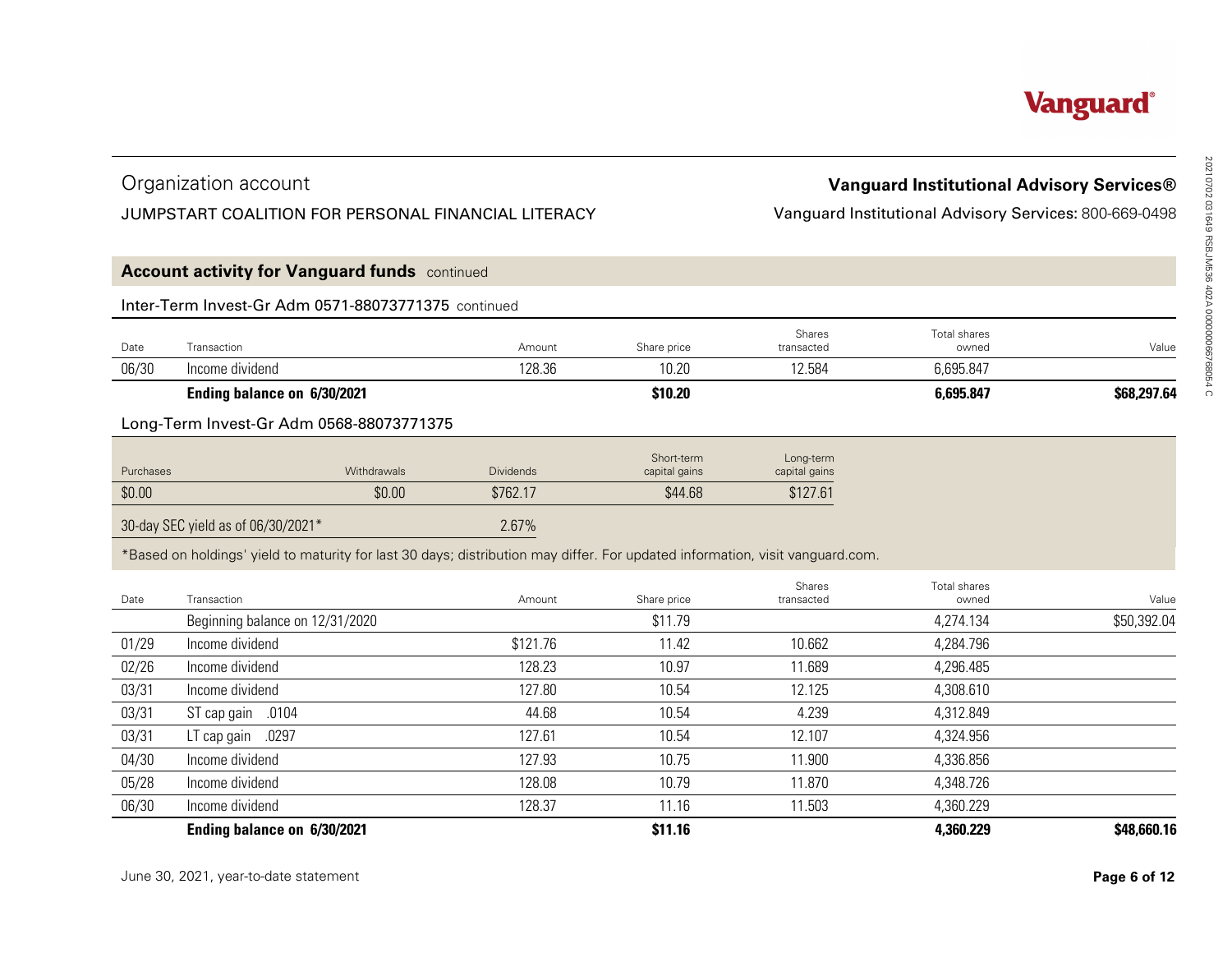# Organization account

# JUMPSTART COALITION FOR PERSONAL FINANCIAL LITERACY

# **Vanguard Institutional Advisory Services**<br>ard Institutional Advisory Services: 800-669-0498<br>
and Services: 800-669-0498<br>
as a some assession as a series of a series of a series of a series of a<br>
a series of a series of a

# **Account activity for Vanguard funds** continued

## Long-Term Invest-Gr Adm 0568-88073771375 continued

### Short-Term Invest-Gr Adm 0539-88073771375

| \$0.00<br>$-$5,768.09$<br>\$737.49 | Purchases | <b>Withdrawals</b> | <b>Dividends</b> |
|------------------------------------|-----------|--------------------|------------------|
|                                    |           |                    |                  |

|           | Organization account                                                                                                                                                          |              |                  |             |                      | <b>Vanguard Institutional Advisory Services®</b>       |                      |
|-----------|-------------------------------------------------------------------------------------------------------------------------------------------------------------------------------|--------------|------------------|-------------|----------------------|--------------------------------------------------------|----------------------|
|           | JUMPSTART COALITION FOR PERSONAL FINANCIAL LITERACY                                                                                                                           |              |                  |             |                      | Vanguard Institutional Advisory Services: 800-669-0498 |                      |
|           | <b>Account activity for Vanguard funds</b> continued                                                                                                                          |              |                  |             |                      |                                                        |                      |
|           | Long-Term Invest-Gr Adm 0568-88073771375 continued                                                                                                                            |              |                  |             |                      |                                                        |                      |
|           | Per your request, a copy of this statement has been sent to:<br>WAVEL JOSEPH CPA CGMA<br>DAVID CALIMLIM<br><b>TATE &amp; TRYON</b><br>2021 L STREET NW<br>WASHINGTON DC 20036 |              |                  |             |                      |                                                        |                      |
|           | Short-Term Invest-Gr Adm 0539-88073771375                                                                                                                                     |              |                  |             |                      |                                                        |                      |
| Purchases |                                                                                                                                                                               | Withdrawals  | <b>Dividends</b> |             |                      |                                                        |                      |
|           |                                                                                                                                                                               |              |                  |             |                      |                                                        |                      |
| \$0.00    |                                                                                                                                                                               | $-$5,768.09$ | \$737.49         |             |                      |                                                        |                      |
|           | 30-day SEC yield as of 06/30/2021*                                                                                                                                            |              | 0.85%            |             |                      |                                                        |                      |
|           | *Based on holdings' yield to maturity for last 30 days; distribution may differ. For updated information, visit vanguard.com.                                                 |              |                  |             |                      |                                                        |                      |
| Date      | Transaction                                                                                                                                                                   |              | Amount           | Share price | Shares<br>transacted | Total shares<br>owned                                  |                      |
|           | Beginning balance on 12/31/2020                                                                                                                                               |              |                  | \$11.03     |                      | 8,177.470                                              |                      |
| 01/29     | Income dividend                                                                                                                                                               |              | \$133.54         | 11.02       | 12.118               | 8,189.588                                              |                      |
| 02/04     | Advisory fee                                                                                                                                                                  |              | $-2,863.82$      | 11.02       | $-259.875$           | 7,929.713                                              | Value<br>\$90,197.49 |
| 02/26     | Income dividend                                                                                                                                                               |              | 132.56           | 10.98       | 12.073               | 7,941.786                                              |                      |
| 03/31     | Income dividend                                                                                                                                                               |              | 122.94           | 10.93       | 11.248               | 7,953.034                                              |                      |
| 04/30     | Income dividend                                                                                                                                                               |              | 123.50           | 10.97       | 11.258               | 7,964.292                                              |                      |
| 05/06     | Advisory fee                                                                                                                                                                  |              | $-2,904.27$      | 10.98       | $-264.505$           | 7,699.787                                              |                      |
| 05/28     | Income dividend                                                                                                                                                               |              | 115.57           | 10.99       | 10.516               | 7,710.303                                              |                      |
| 06/30     | Income dividend                                                                                                                                                               |              | 109.38           | 10.96       | 9.980                | 7,720.283                                              |                      |
|           | Ending balance on 6/30/2021                                                                                                                                                   |              |                  | \$10.96     |                      | 7,720.283                                              | \$84,614.30          |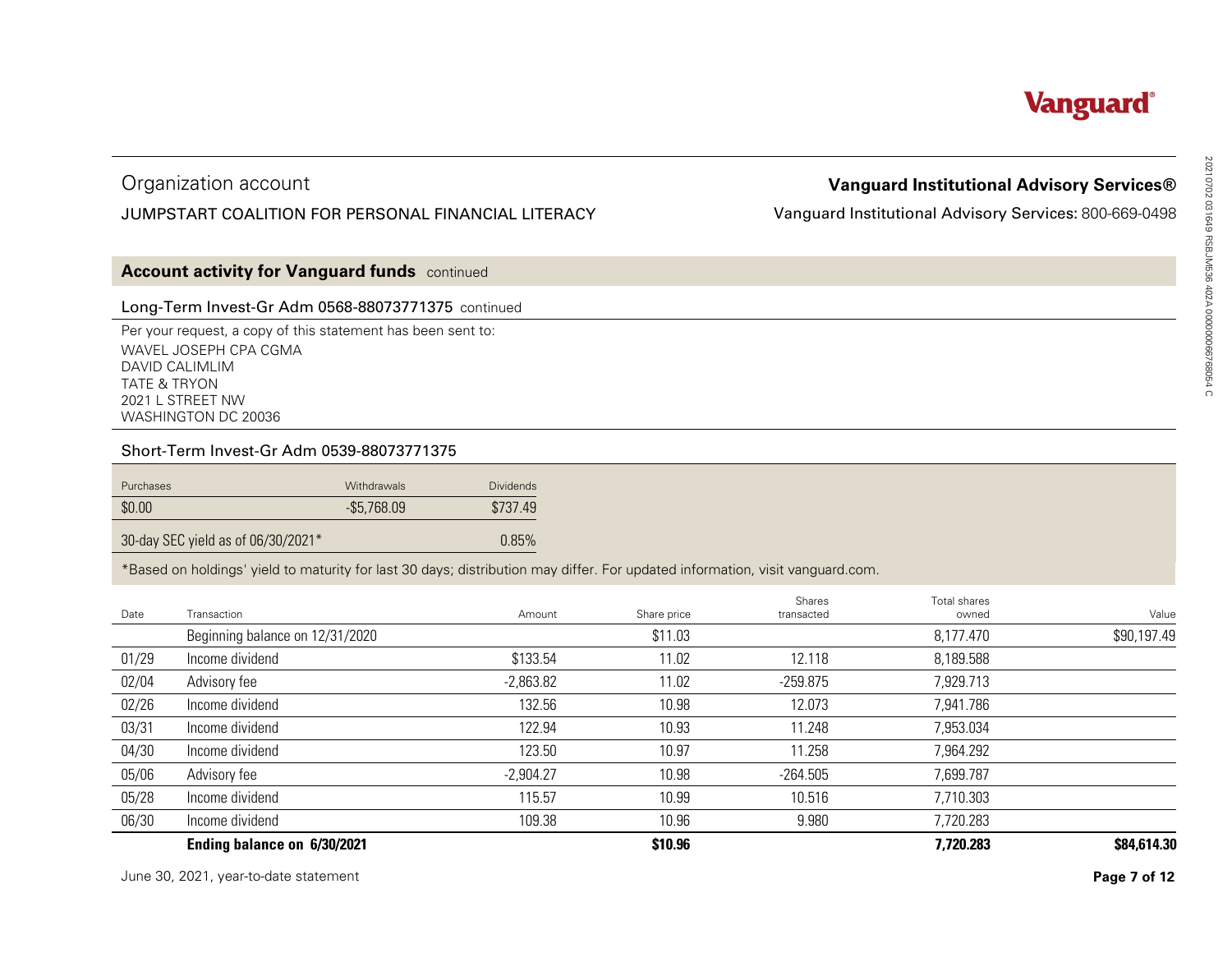# Organization account

# JUMPSTART COALITION FOR PERSONAL FINANCIAL LITERACY

|           | Organization account                                                                                                          |                  |             |                      | <b>Vanguard Institutional Advisory Services®</b>       |              |
|-----------|-------------------------------------------------------------------------------------------------------------------------------|------------------|-------------|----------------------|--------------------------------------------------------|--------------|
|           | JUMPSTART COALITION FOR PERSONAL FINANCIAL LITERACY                                                                           |                  |             |                      | Vanguard Institutional Advisory Services: 800-669-0498 |              |
|           | <b>Account activity for Vanguard funds</b> continued                                                                          |                  |             |                      |                                                        |              |
|           | <b>Strategic Equity Fund 0114-88073771375</b>                                                                                 |                  |             |                      |                                                        |              |
| Purchases | Withdrawals                                                                                                                   | <b>Dividends</b> |             |                      |                                                        |              |
| \$0.00    | \$0.00                                                                                                                        | \$0.00           |             |                      |                                                        |              |
| Date      | Transaction                                                                                                                   | Amount           | Share price | Shares<br>transacted | Total shares<br>owned                                  | Value        |
|           | Beginning balance on 12/31/2020                                                                                               |                  | \$36.23     |                      | 2,370.933                                              | \$85,898.90  |
|           | Ending balance on 6/30/2021                                                                                                   |                  | \$44.42     |                      | 2,370.933                                              | \$105,316.84 |
|           | Tot Intl Bond Ix Admiral 0511-88073771375                                                                                     |                  |             |                      |                                                        |              |
| Purchases | Withdrawals                                                                                                                   | <b>Dividends</b> |             |                      |                                                        |              |
| \$0.00    | \$0.00                                                                                                                        | \$749.59         |             |                      |                                                        |              |
|           | 30-day SEC yield as of 06/30/2021*                                                                                            | 0.43%            |             |                      |                                                        |              |
|           | *Based on holdings' yield to maturity for last 30 days; distribution may differ. For updated information, visit vanguard.com. |                  |             |                      |                                                        |              |
| Date      | Transaction                                                                                                                   | Amount           | Share price | Shares<br>transacted | Total shares<br>owned                                  | Value        |
|           | Beginning balance on 12/31/2020                                                                                               |                  | \$23.39     |                      | 7,738.287                                              | \$180,998.53 |
| 01/29     | Income dividend<br>.0172                                                                                                      | \$133.10         | 23.26       | 5.722                | 7,744.009                                              |              |
| 02/26     | Income dividend<br>.0175                                                                                                      | 135.52           | 22.82       | 5.939                | 7,749.948                                              |              |
| 03/31     | Income dividend<br>.0159                                                                                                      | 123.22           | 22.80       | 5.404                | 7,755.352                                              |              |
| 04/30     | Income dividend<br>.0149                                                                                                      | 115.55           | 22.74       | 5.081                | 7,760.433                                              |              |
| 05/28     | Income dividend<br>.0158                                                                                                      | 122.61           | 22.74       | 5.392                | 7,765.825                                              |              |
| 06/30     | Income dividend<br>.0154                                                                                                      | 119.59           | 22.81       | 5.243                | 7,771.068                                              |              |
|           | Ending balance on 6/30/2021                                                                                                   |                  | \$22.81     |                      | 7,771.068                                              | \$177,258.06 |
|           | June 30, 2021, year-to-date statement                                                                                         |                  |             |                      |                                                        | Page 8 of 12 |
|           |                                                                                                                               |                  |             |                      |                                                        |              |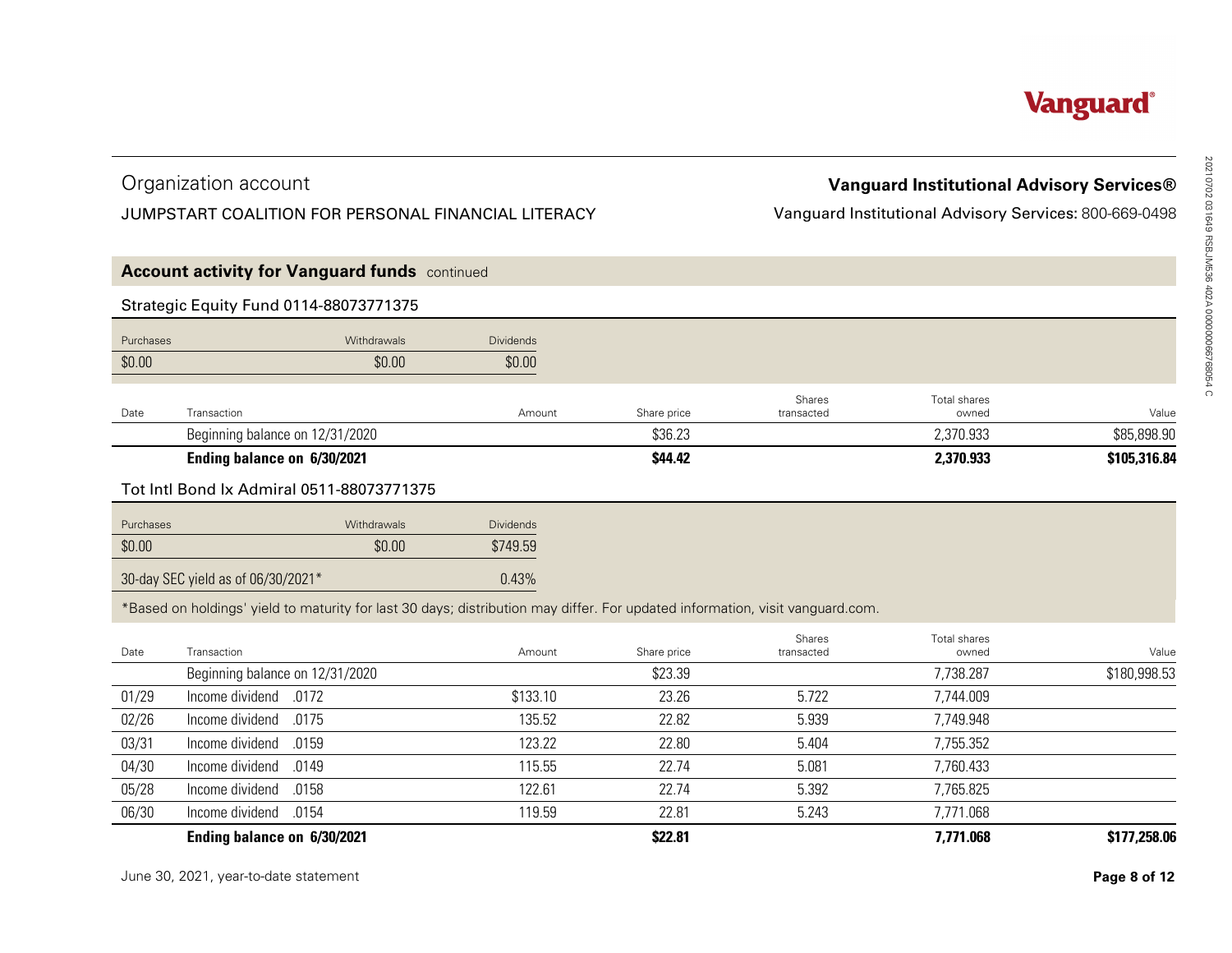# Organization account

# JUMPSTART COALITION FOR PERSONAL FINANCIAL LITERACY

| Organization account<br><b>Vanguard Institutional Advisory Services®</b><br>JUMPSTART COALITION FOR PERSONAL FINANCIAL LITERACY<br>Vanguard Institutional Advisory Services: 800-669-0498<br><b>Account activity for Vanguard funds</b> continued |              |
|---------------------------------------------------------------------------------------------------------------------------------------------------------------------------------------------------------------------------------------------------|--------------|
|                                                                                                                                                                                                                                                   |              |
|                                                                                                                                                                                                                                                   |              |
|                                                                                                                                                                                                                                                   |              |
| Tot Intl Stock Ix Admiral 0569-88073771375                                                                                                                                                                                                        |              |
| Purchases<br><b>Dividends</b><br>Withdrawals                                                                                                                                                                                                      |              |
| \$0.00<br>\$0.00<br>\$8,295.35                                                                                                                                                                                                                    |              |
| Shares<br>Total shares<br>Date<br>Transaction<br>Amount<br>Share price<br>transacted<br>owned                                                                                                                                                     | Value        |
| Beginning balance on 12/31/2020<br>\$32.46<br>23,324.202                                                                                                                                                                                          | \$757,103.60 |
| 03/19<br>.0809<br>Income dividend<br>\$1,886.93<br>33.91<br>55.645<br>23,379.847                                                                                                                                                                  |              |
| 06/18<br>Income dividend<br>.2741<br>6,408.42<br>34.94<br>183.412<br>23,563.259                                                                                                                                                                   |              |
| Ending balance on 6/30/2021<br>\$35.24<br>23,563.259                                                                                                                                                                                              | \$830,369.25 |
| Total Bond Mkt Index Adm 0584-88073771375                                                                                                                                                                                                         |              |
|                                                                                                                                                                                                                                                   |              |
| Short-term<br>Long-term<br>Withdrawals<br><b>Dividends</b><br>Purchases<br>capital gains<br>capital gains                                                                                                                                         |              |
| \$0.00<br>\$0.00<br>\$7.29<br>\$1,936.73<br>\$120.26                                                                                                                                                                                              |              |
| 30-day SEC yield as of 06/30/2021*<br>1.36%                                                                                                                                                                                                       |              |
| *Based on holdings' yield to maturity for last 30 days; distribution may differ. For updated information, visit vanguard.com.                                                                                                                     |              |
| Shares<br>Total shares                                                                                                                                                                                                                            |              |
| Date<br>Transaction<br>Share price<br>Amount<br>transacted<br>owned                                                                                                                                                                               | Value        |
| Beginning balance on 12/31/2020<br>\$11.62<br>18,164.690                                                                                                                                                                                          | \$211,073.70 |
| Income dividend<br>01/29<br>\$336.93<br>11.51<br>29.273<br>18,193.963                                                                                                                                                                             |              |
| 02/26<br>Income dividend<br>310.66<br>11.32<br>27.443<br>18,221.406                                                                                                                                                                               |              |
| 03/31<br>Income dividend<br>332.83<br>29.877<br>18,251.283<br>11.14                                                                                                                                                                               |              |
| 03/31<br>ST cap gain .0004<br>7.29<br>0.654<br>18,251.937<br>11.14                                                                                                                                                                                |              |
| LT cap gain<br>.0066<br>10.795<br>18,262.732<br>03/31<br>120.26<br>11.14                                                                                                                                                                          |              |
| June 30, 2021, year-to-date statement                                                                                                                                                                                                             | Page 9 of 12 |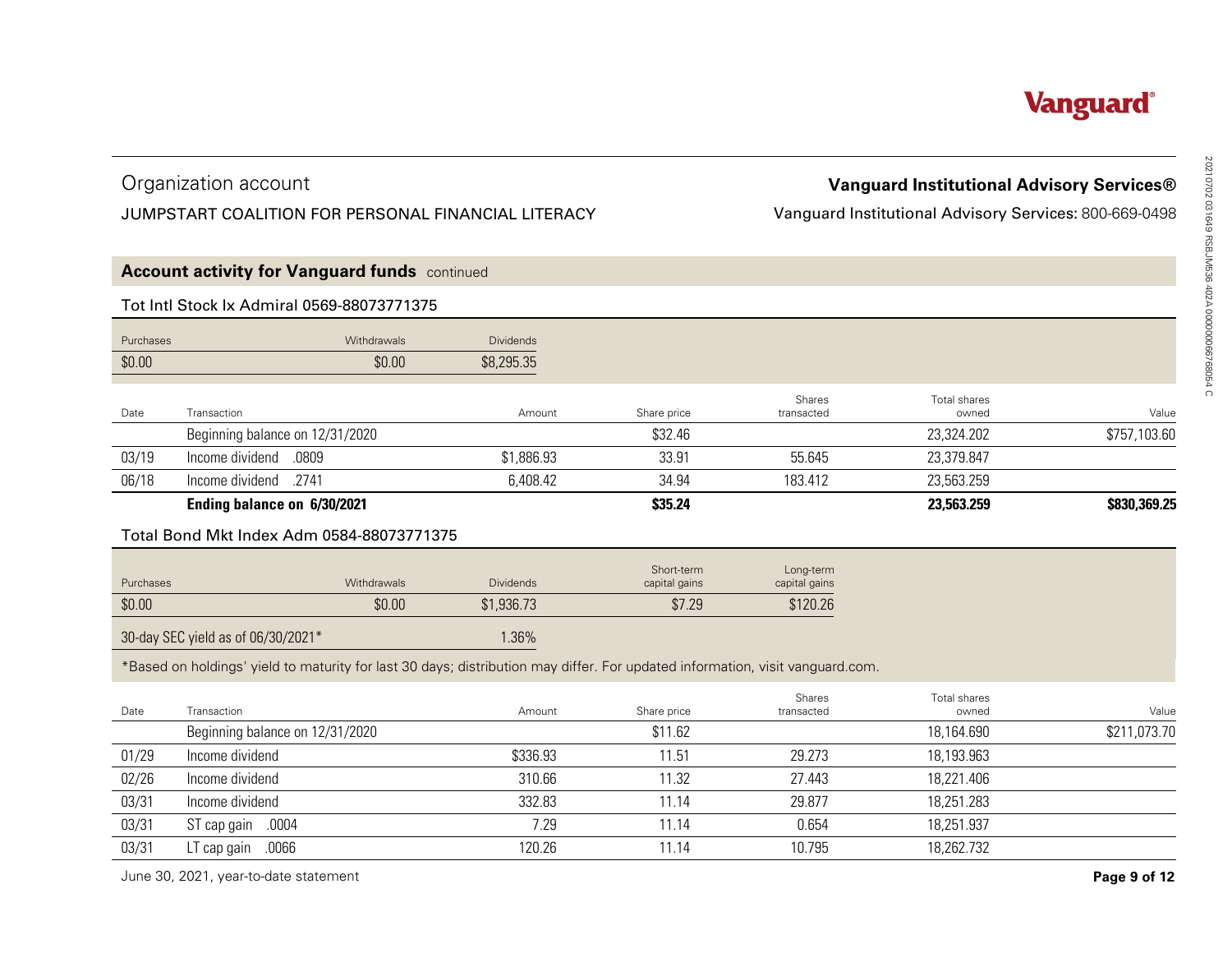# Organization account

# JUMPSTART COALITION FOR PERSONAL FINANCIAL LITERACY

# **Account activity for Vanguard funds** continued

## Total Bond Mkt Index Adm 0584-88073771375 continued

|       | Organization account<br>JUMPSTART COALITION FOR PERSONAL FINANCIAL LITERACY |        |             |                             | <b>Vanguard Institutional Advisory Services®</b><br>Vanguard Institutional Advisory Services: 800-669-0498 |              |
|-------|-----------------------------------------------------------------------------|--------|-------------|-----------------------------|------------------------------------------------------------------------------------------------------------|--------------|
|       | <b>Account activity for Vanguard funds</b> continued                        |        |             |                             |                                                                                                            |              |
|       | Total Bond Mkt Index Adm 0584-88073771375 continued                         |        |             |                             |                                                                                                            |              |
| Date  | Transaction                                                                 | Amount | Share price | <b>Shares</b><br>transacted | Total shares<br>owned                                                                                      | Value        |
| 04/30 | Income dividend                                                             | 315.74 | 11.23       | 28.116                      | 18,290.848                                                                                                 |              |
| 05/28 | Income dividend                                                             | 320.97 | 11.24       | 28.556                      | 18,319.404                                                                                                 |              |
| 06/30 | Income dividend                                                             | 319.60 | 11.31       | 28.258                      | 18,347.662                                                                                                 |              |
|       | Ending balance on 6/30/2021                                                 |        | \$11.31     |                             | 18,347.662                                                                                                 | \$207,512.06 |

# Total Stock Mkt Idx Adm 0585-88073771375

|                       | <b>Vanguard Institutional Advisory Services®</b>       |                      |                                                     |                  | Organization account                                 |           |  |
|-----------------------|--------------------------------------------------------|----------------------|-----------------------------------------------------|------------------|------------------------------------------------------|-----------|--|
|                       | Vanguard Institutional Advisory Services: 800-669-0498 |                      | JUMPSTART COALITION FOR PERSONAL FINANCIAL LITERACY |                  |                                                      |           |  |
|                       |                                                        |                      |                                                     |                  | <b>Account activity for Vanguard funds</b> continued |           |  |
|                       |                                                        |                      |                                                     |                  | Total Bond Mkt Index Adm 0584-88073771375 continued  |           |  |
| Value                 | Total shares<br>owned                                  | Shares<br>transacted | Share price                                         | Amount           | Transaction                                          | Date      |  |
|                       | 18,290.848                                             | 28.116               | 11.23                                               | 315.74           | Income dividend                                      | 04/30     |  |
|                       | 18,319.404                                             | 28.556               | 11.24                                               | 320.97           | Income dividend                                      | 05/28     |  |
|                       | 18,347.662                                             | 28.258               | 11.31                                               | 319.60           | Income dividend                                      | 06/30     |  |
| \$207,512.06          | 18,347.662                                             |                      | \$11.31                                             |                  | Ending balance on 6/30/2021                          |           |  |
|                       |                                                        |                      |                                                     |                  | Total Stock Mkt Idx Adm 0585-88073771375             |           |  |
|                       |                                                        |                      |                                                     | <b>Dividends</b> | Withdrawals                                          | Purchases |  |
|                       |                                                        |                      |                                                     | \$3,782.48       | \$0.00                                               | \$0.00    |  |
|                       |                                                        |                      |                                                     |                  |                                                      |           |  |
|                       | Total shares<br>owned                                  | Shares<br>transacted |                                                     | Amount           | Transaction                                          |           |  |
|                       | 5,805.999                                              |                      | Share price<br>\$94.74                              |                  | Beginning balance on 12/31/2020                      | Date      |  |
| Value<br>\$550,060.35 | 5,825.181                                              | 19.182               | 98.19                                               | \$1,883.47       | .3244<br>Income dividend                             | 03/24     |  |
|                       | 5,842.902                                              | 17.721               | 107.16                                              | 1,899.01         | Income dividend<br>.326                              | 06/23     |  |
| \$633,896.44          | 5,842.902                                              |                      | \$108.49                                            |                  | Ending balance on 6/30/2021                          |           |  |
|                       |                                                        |                      |                                                     |                  | U.S. Growth Fund Admiral 0523-88073771375            |           |  |
|                       |                                                        |                      |                                                     | <b>Dividends</b> | Withdrawals                                          | Purchases |  |

# U.S. Growth Fund Admiral 0523-88073771375

| Purchases | Withdrawals | <b>Dividends</b> |
|-----------|-------------|------------------|
| \$0.00    | \$0.00      | \$0.00           |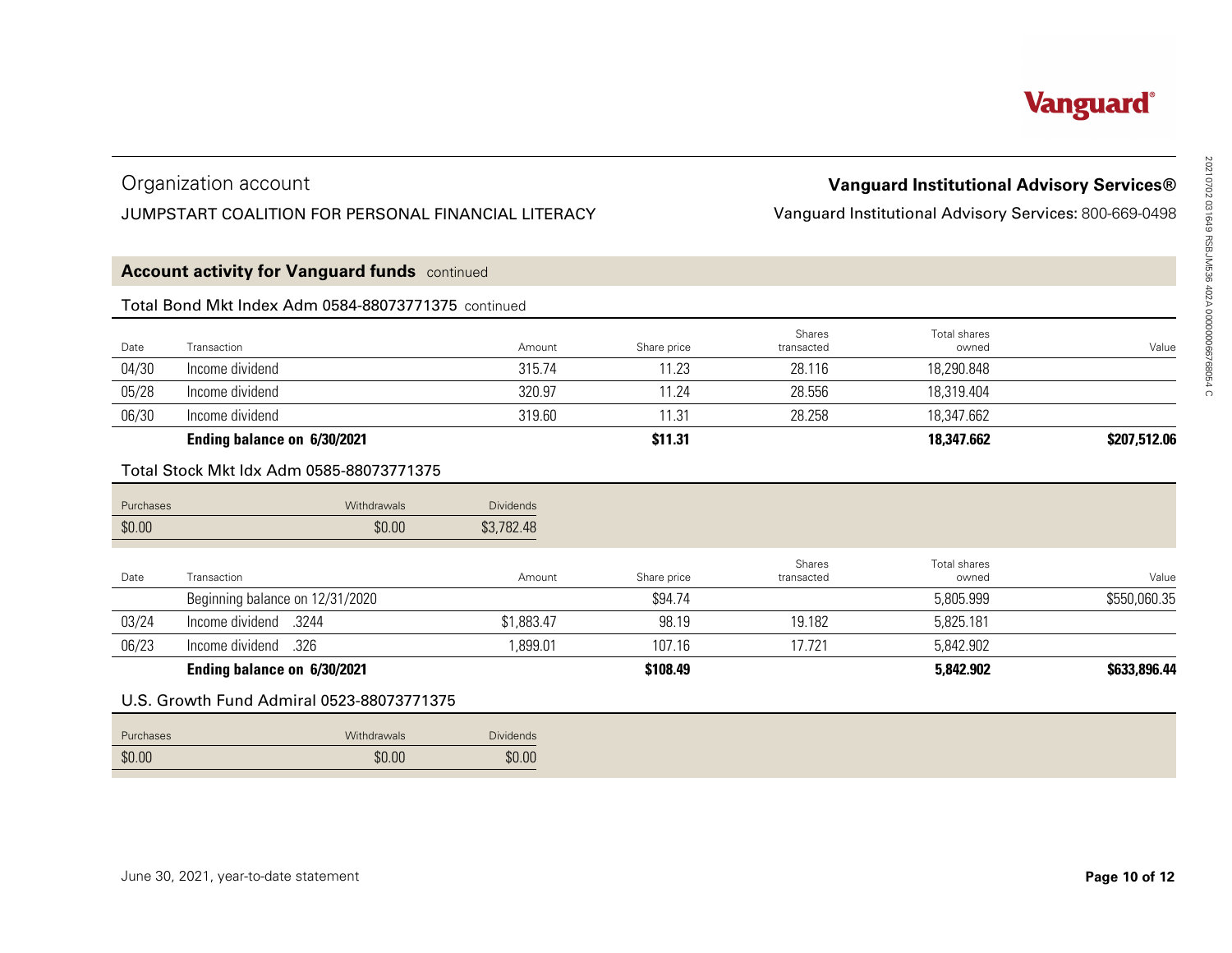# Organization account

# JUMPSTART COALITION FOR PERSONAL FINANCIAL LITERACY

| JUMPSTART COALITION FOR PERSONAL FINANCIAL LITERACY<br><b>Account activity for Vanguard funds</b> continued<br>U.S. Growth Fund Admiral 0523-88073771375 continued<br>Transaction<br>Amount<br>Date |             |                      |                       |                                                        |  |  |  |
|-----------------------------------------------------------------------------------------------------------------------------------------------------------------------------------------------------|-------------|----------------------|-----------------------|--------------------------------------------------------|--|--|--|
|                                                                                                                                                                                                     |             |                      |                       | Vanguard Institutional Advisory Services: 800-669-0498 |  |  |  |
|                                                                                                                                                                                                     |             |                      |                       |                                                        |  |  |  |
|                                                                                                                                                                                                     |             |                      |                       |                                                        |  |  |  |
|                                                                                                                                                                                                     | Share price | Shares<br>transacted | Total shares<br>owned | Value                                                  |  |  |  |
| Beginning balance on 12/31/2020                                                                                                                                                                     | \$169.97    |                      | 1,159.162             | \$197,022.77                                           |  |  |  |
| Ending balance on 6/30/2021                                                                                                                                                                         | \$189.35    |                      | 1,159.162             | \$219,487.32                                           |  |  |  |
| Windsor II Fund Adm 0573-88073771375                                                                                                                                                                |             |                      |                       |                                                        |  |  |  |
| Purchases<br>Withdrawals<br><b>Dividends</b>                                                                                                                                                        |             |                      |                       |                                                        |  |  |  |
| \$0.00<br>\$0.00<br>\$1,412.25                                                                                                                                                                      |             |                      |                       |                                                        |  |  |  |
| Date<br>Transaction<br>Amount                                                                                                                                                                       | Share price | Shares<br>transacted | Total shares<br>owned | Value                                                  |  |  |  |
| Beginning balance on 12/31/2020                                                                                                                                                                     | \$68.69     |                      | 2,921.494             | \$200,677.42                                           |  |  |  |
| 06/18<br>lncome dividend .4834<br>\$1,412.25                                                                                                                                                        | 78.76       | 17.931               | 2,939.425             |                                                        |  |  |  |
| Ending balance on 6/30/2021                                                                                                                                                                         | \$81.26     |                      | 2,939.425             | \$238,857.68                                           |  |  |  |
|                                                                                                                                                                                                     |             |                      |                       |                                                        |  |  |  |
|                                                                                                                                                                                                     |             |                      |                       |                                                        |  |  |  |
|                                                                                                                                                                                                     |             |                      |                       |                                                        |  |  |  |
|                                                                                                                                                                                                     |             |                      |                       |                                                        |  |  |  |
|                                                                                                                                                                                                     |             |                      |                       |                                                        |  |  |  |
|                                                                                                                                                                                                     |             |                      |                       |                                                        |  |  |  |
|                                                                                                                                                                                                     |             |                      |                       |                                                        |  |  |  |
|                                                                                                                                                                                                     |             |                      |                       |                                                        |  |  |  |
|                                                                                                                                                                                                     |             |                      |                       |                                                        |  |  |  |
| June 30, 2021, year-to-date statement                                                                                                                                                               |             |                      |                       | Page 11 of 12                                          |  |  |  |